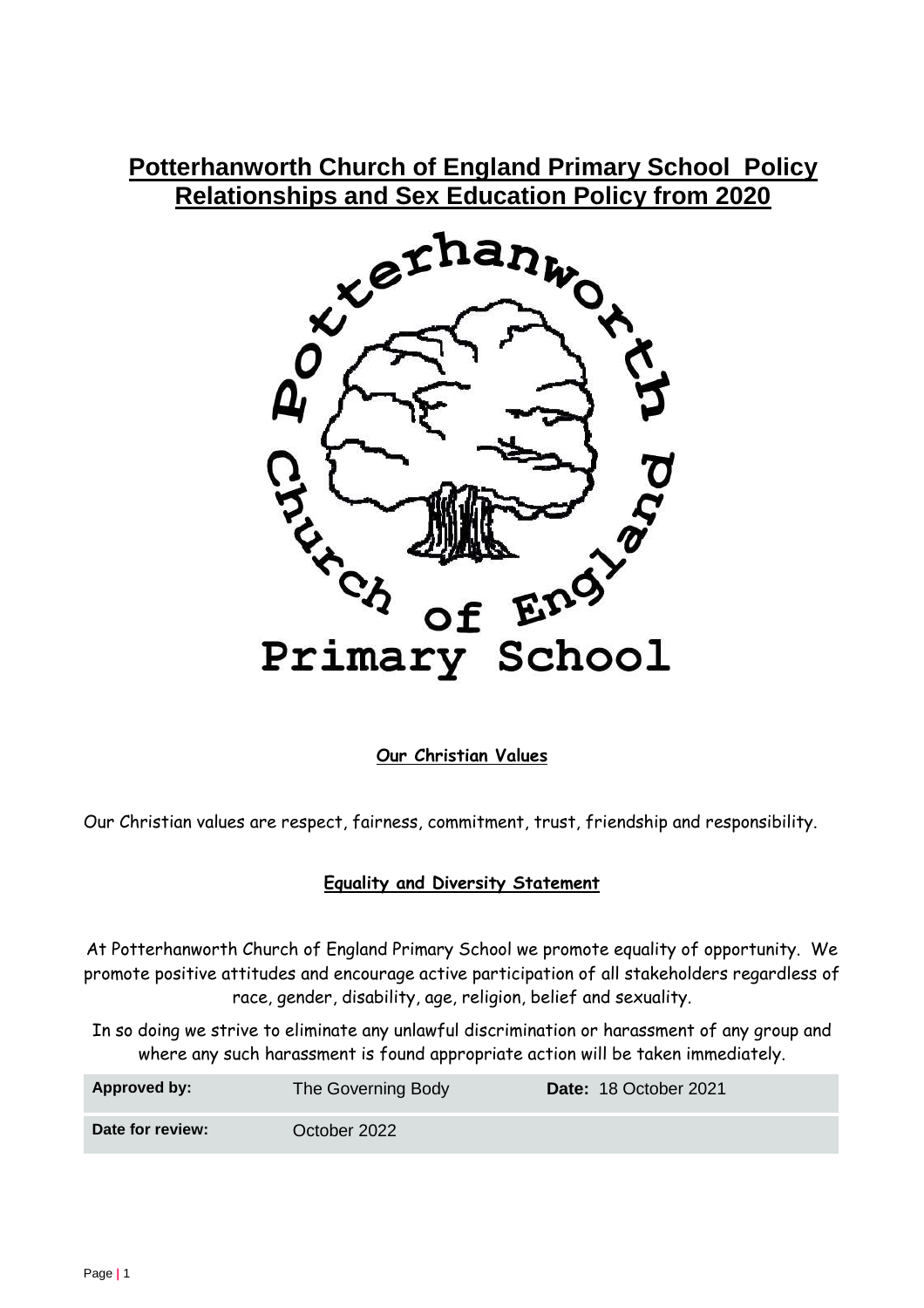# **Contents**

<span id="page-1-0"></span>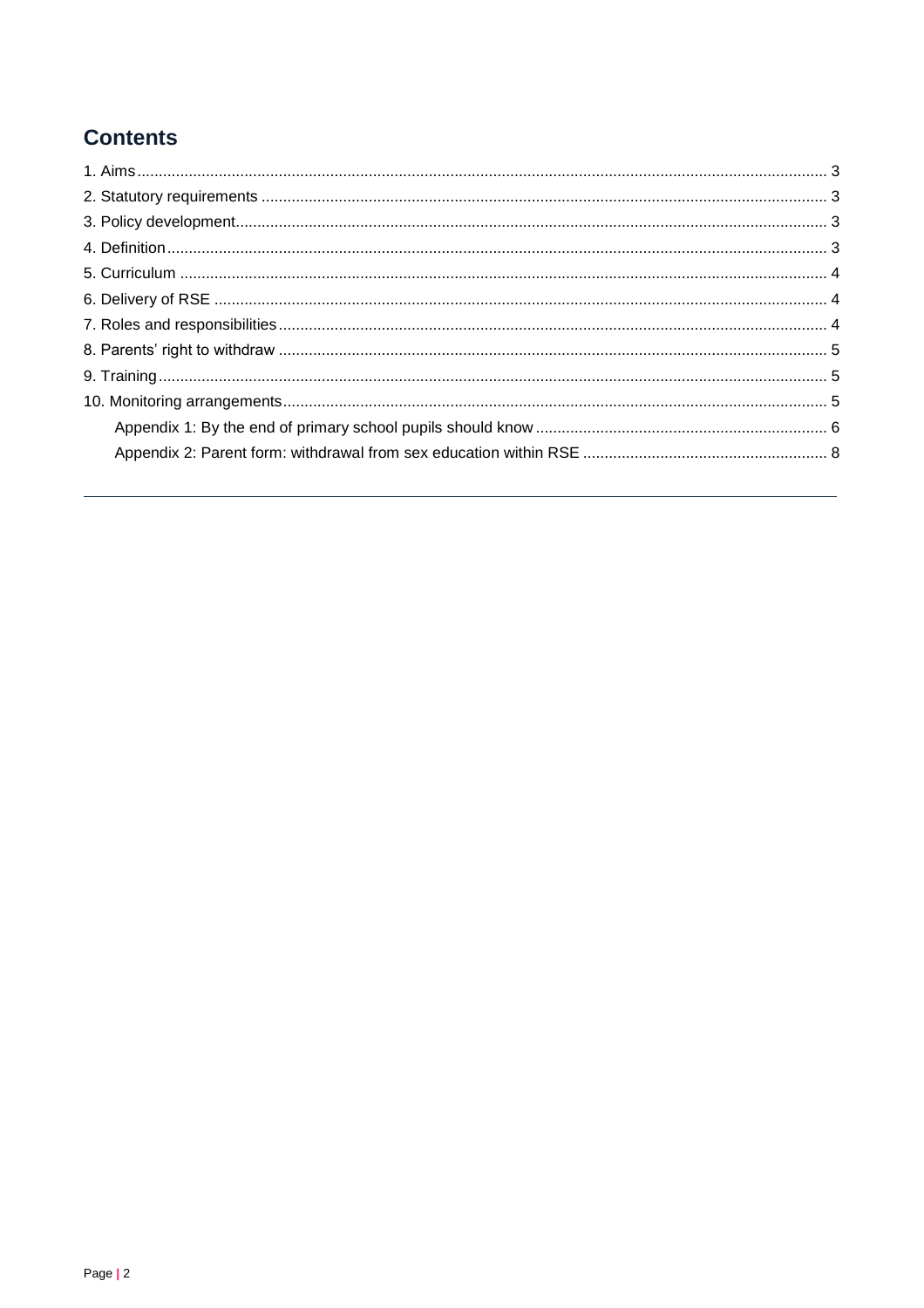# **1. Aims**

The aims of relationships and sex education (RSE) at our school are to:

- Provide a framework in which sensitive discussions can take place
- Prepare pupils for puberty, and give them an understanding of sexual development and the importance of health and hygiene
- Help pupils develop feelings of self-respect, confidence and empathy
- Create a positive culture around issues of sexuality and relationships
- Teach pupils the correct vocabulary to describe themselves and their bodies

# <span id="page-2-0"></span>**2. Statutory requirements**

As a maintained primary school we must provide relationships education to all pupils as per section 34 of the [Children and Social work act 2017.](http://www.legislation.gov.uk/ukpga/2017/16/section/34/enacted)

However, we are not required to provide sex education but we do need to teach the elements of sex education contained in the science curriculum.

In teaching RSE, we must have regard to [guidance](https://www.gov.uk/government/consultations/relationships-and-sex-education-and-health-education) issued by the secretary of state as outlined in section 403 of the [Education Act 1996.](http://www.legislation.gov.uk/ukpga/1996/56/contents)

At Potterhanworth School we teach RSE as set out in this policy.

# <span id="page-2-1"></span>**3. Policy development**

This policy is being developed in consultation with staff, pupils and parents. The consultation and policy development process involves the following steps:

- 1. Review designated members of staff have worked together on all relevant information including relevant national and local guidance
- 2. Staff consultation all school staff are given the opportunity to look at the policy and make recommendations
- 3. Parent/stakeholder consultation parents are being consulted through written communications.
- 4. Ratification once any relevant amendments are made, the policy will be shared with governors and ratified

### <span id="page-2-2"></span>**4. Definition**

RSE is about the emotional, social and cultural development of pupils, and involves learning about relationships, sexual health, sexuality, healthy lifestyles, diversity and personal identity.

RSE involves a combination of sharing information, and exploring issues and values.

<span id="page-2-3"></span>RSE is not about the promotion of sexual activity.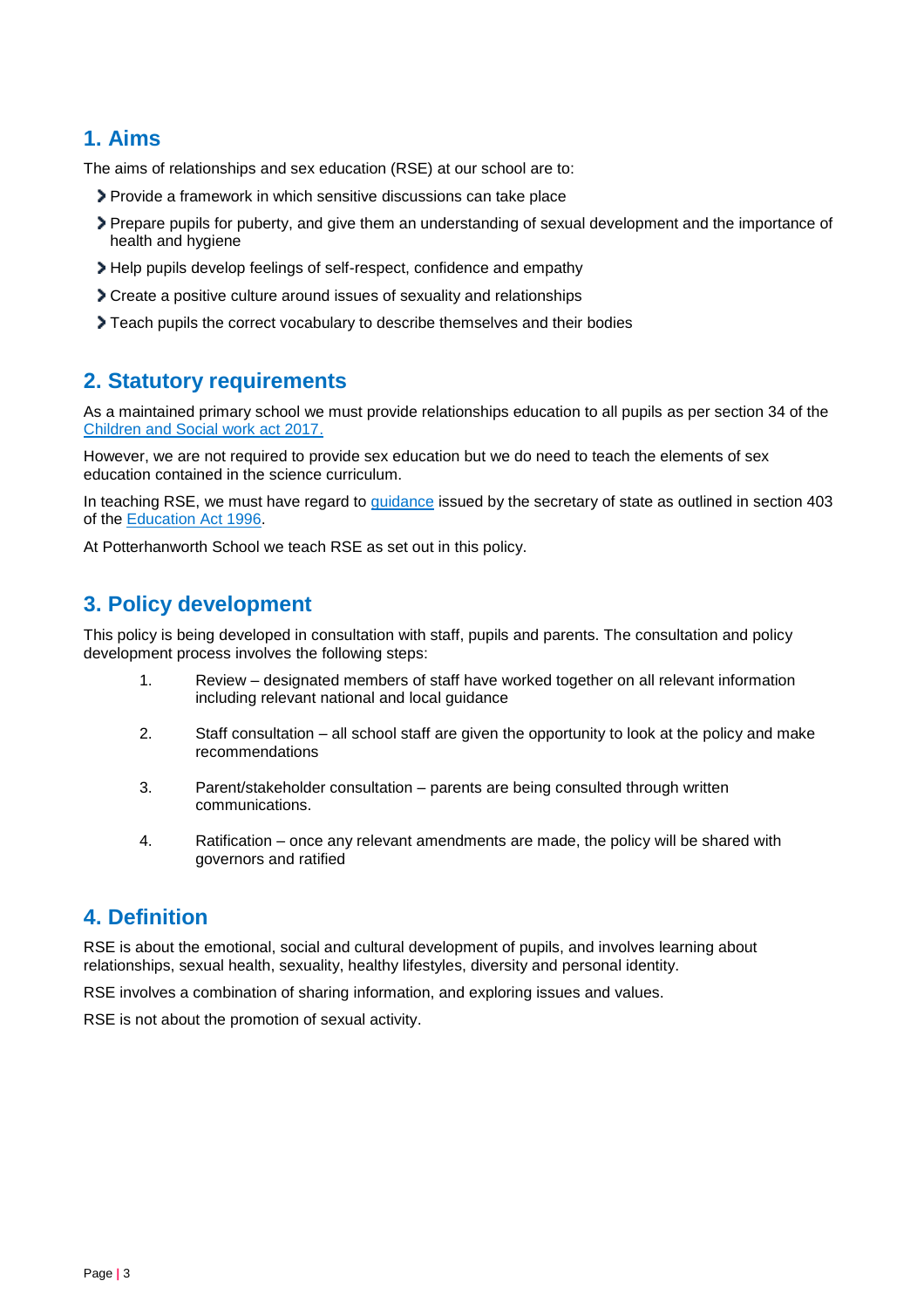# **5. Curriculum**

Our curriculum is supported by the 1Decision programme, which is endorsed by the 'PSHE Association' and matches the statutory requirements.

1Decision maps-out the focus within each Key Stage, as staff take into account the age, needs and feelings of the pupils.

The curriculum is mapped out in 1Decision, but we may need to adapt as and when necessary.

Appendix 1 highlights what pupils should know by the end of primary school

Primary sex education will focus on:

- Preparing boys and girls for the changes that adolescence brings
- > How a baby is conceived and born

# <span id="page-3-0"></span>**6. Delivery of RSE**

RSE is taught within the personal, social, health and economic (PSHE) education curriculum. Biological aspects of RSE are taught within the science curriculum, and other aspects are included in religious education (RE).

Relationships education focuses on teaching the fundamental building blocks and characteristics of positive relationships including:

- > Families and people who care for me
- > Caring friendships
- Respectful relationships
- > Online relationships
- > Being safe

These areas of learning are taught within the context of family life taking care to ensure that there is no stigmatisation of children based on their home circumstances (families can include single parent families, LGBT parents, families headed by grandparents, adoptive parents, foster parents/carers amongst other structures) along with reflecting sensitively that some children may have a different structure of support around them (for example: looked after children or young carers).

# <span id="page-3-1"></span>**7. Roles and responsibilities**

#### **7.1 The governing body**

The governing body will approve the RSE policy, and hold the Head Teacher to account for its implementation.

The Governing Body will hold the Head Teacher to account for the implementation of this policy.

#### **7.2 The Head Teacher**

The Head Teacher is responsible for ensuring that RSE is taught consistently across the school, and for managing requests to withdraw pupils from non-statutory/non-science components of RSE (see section 8).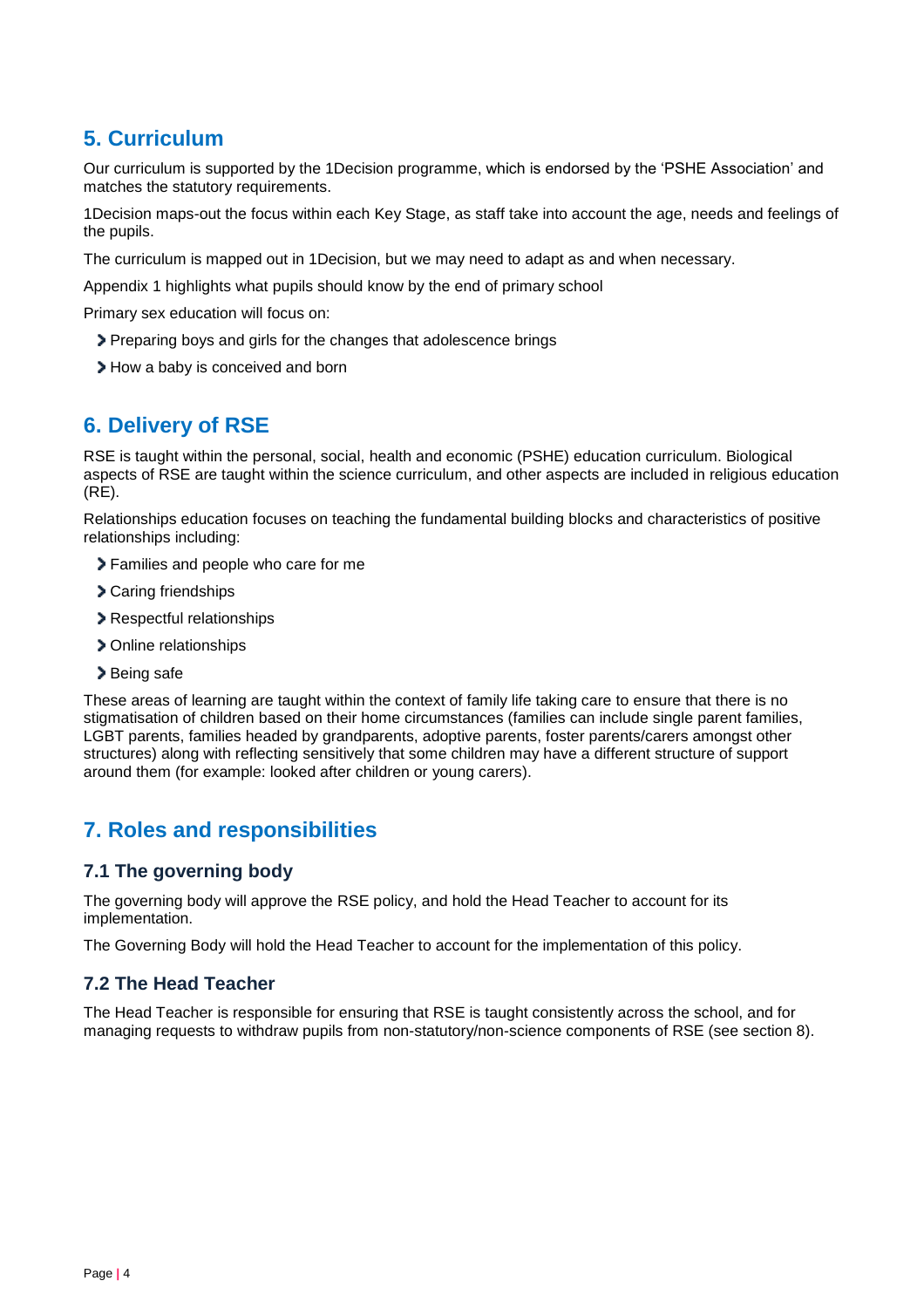### **7.3 Staff**

Staff are responsible for:

- > Delivering RSE in a sensitive way
- Modelling positive attitudes to RSE
- Monitoring progress
- **>** Responding to the needs of individual pupils
- Responding appropriately to pupils whose parents wish them to be withdrawn from the non-statutory/nonscience components of RSE

Staff do not have the right to opt out of teaching RSE. Staff who have concerns about teaching RSE are encouraged to discuss this with the Head Teacher.

The Senior Teacher is responsible for overseeing the teaching of RSE in school.

#### **7.4 Pupils**

Pupils are expected to engage fully in RSE and, when discussing issues related to RSE, treat others with respect and sensitivity.

# <span id="page-4-0"></span>**8. Parents' right to withdraw**

Parents do not have the right to withdraw their children from relationships education.

Parents have the right to withdraw their children from the non-statutory/non-science components of sex education within RSE.

Requests for withdrawal should be put in writing using the form found in Appendix 2 of this policy and addressed to the Head Teacher.

Alternative work will be given to pupils who are withdrawn from sex education.

### <span id="page-4-1"></span>**9. Training**

Staff are trained on the delivery of RSE and it is included in our continuing professional development.

The Head Teacher will also invite visitors from outside the school, such as school nurses or health professionals, to provide support and training to staff teaching RSE.

### <span id="page-4-2"></span>**10. Monitoring arrangements**

The delivery of RSE is monitored by the Head Teacher through the monitoring schedule of class visits, learning walks, pupil discussion and feedback.

Pupils' development in RSE is monitored by class teachers as part of our internal assessment systems.

This policy will be reviewed annually by the Head Teacher. At every review, the policy will be approved by the Governing Body.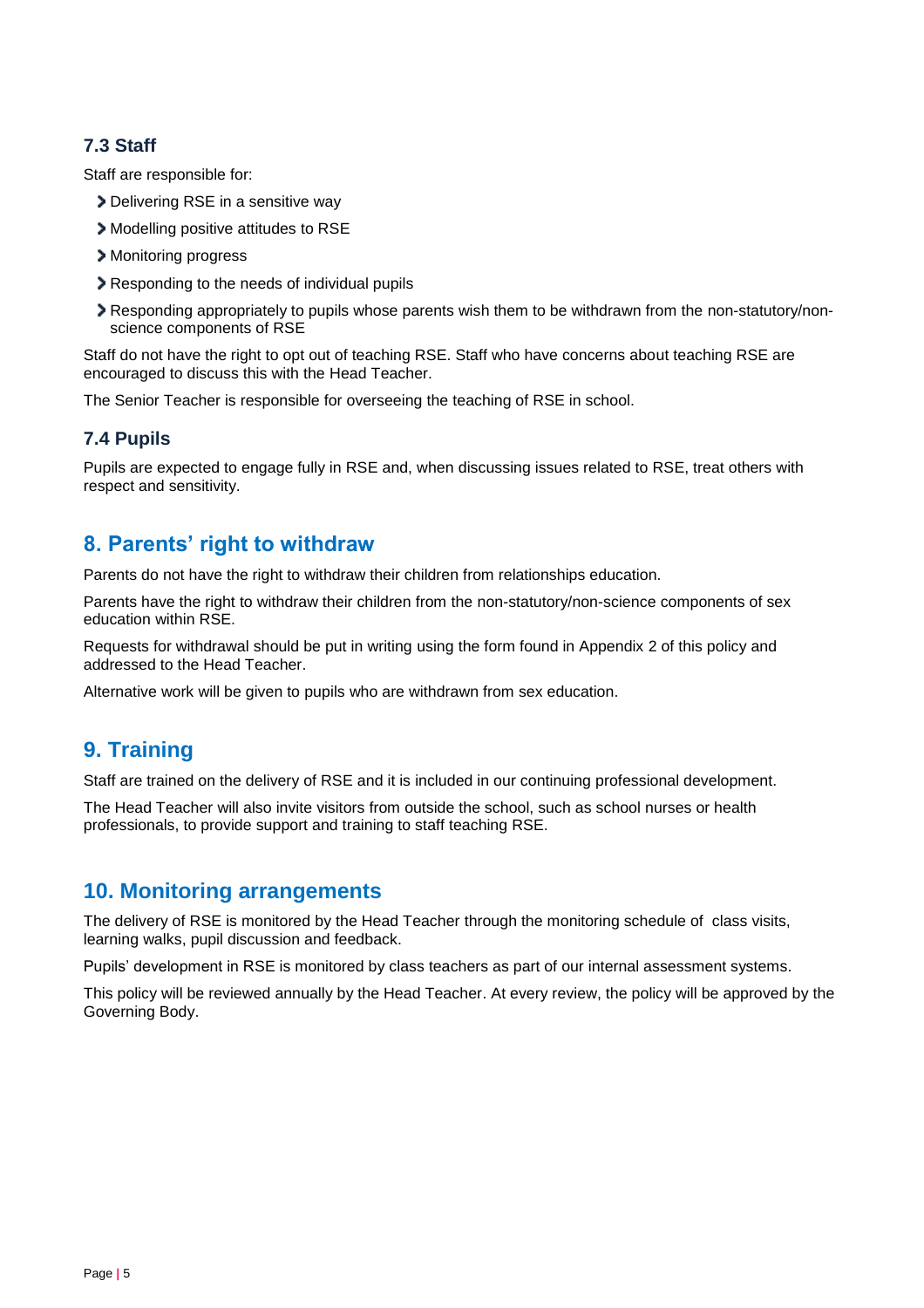| Appendix 1: By the end of primary school pupils should know |  |  |  |  |  |
|-------------------------------------------------------------|--|--|--|--|--|
|                                                             |  |  |  |  |  |

<span id="page-5-0"></span>

| <b>TOPIC</b>                                | PUPILS SHOULD KNOW                                                                                                                                                                                                                                                                                                                                                                                                                                                                                                                                                                                                                                                                                                                                                                                                                                                                                                                                                                                                                                                                |
|---------------------------------------------|-----------------------------------------------------------------------------------------------------------------------------------------------------------------------------------------------------------------------------------------------------------------------------------------------------------------------------------------------------------------------------------------------------------------------------------------------------------------------------------------------------------------------------------------------------------------------------------------------------------------------------------------------------------------------------------------------------------------------------------------------------------------------------------------------------------------------------------------------------------------------------------------------------------------------------------------------------------------------------------------------------------------------------------------------------------------------------------|
| Families and<br>people who care<br>about me | That families are important for children growing up because they can give love, security and stability<br>$\bullet$<br>The characteristics of healthy family life, commitment to each other, including in times of difficulty, protection and care for children<br>and other family members, the importance of spending time together and sharing each other's lives<br>That others' families, either in school or in the wider world, sometimes look different from their family, but that they should respect<br>those differences and know that other children's families are also characterised by love and care<br>That stable, caring relationships, which may be of different types, are at the heart of happy families, and are important for children's<br>security as they grow up<br>That marriage represents a formal and legally recognised commitment of two people to each other which is intended to be lifelong<br>٠<br>How to recognise if family relationships are making them feel unhappy or unsafe, and how to seek help or advice from others if<br>needed |
| Caring<br>friendships                       | How important friendships are in making us feel happy and secure, and how people choose and make friends<br>The characteristics of friendships, including mutual respect, truthfulness, trustworthiness, loyalty, kindness, generosity, trust, sharing<br>interests and experiences and support with problems and difficulties<br>That healthy friendships are positive and welcoming towards others, and do not make others feel lonely or excluded<br>٠<br>That most friendships have ups and downs, and that these can often be worked through so that the friendship is repaired or even<br>strengthened, and that resorting to violence is never right<br>How to recognise who to trust and who not to trust, how to judge when a friendship is making them feel unhappy or uncomfortable,<br>managing conflict, how to manage these situations and how to seek help or advice from others, if needed                                                                                                                                                                        |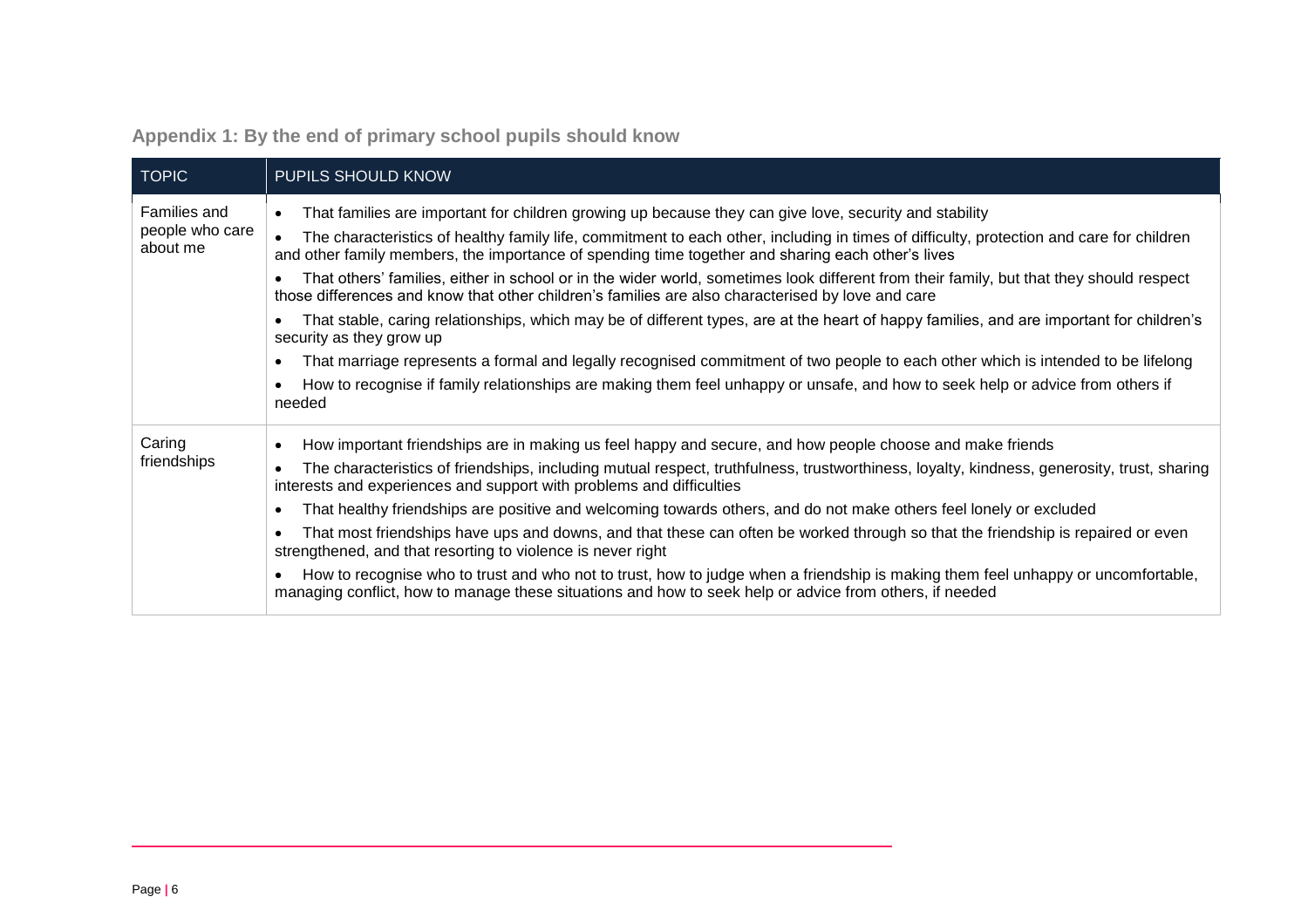| <b>TOPIC</b>                | PUPILS SHOULD KNOW                                                                                                                                                                                                          |
|-----------------------------|-----------------------------------------------------------------------------------------------------------------------------------------------------------------------------------------------------------------------------|
| Respectful<br>relationships | The importance of respecting others, even when they are very different from them (for example, physically, in character, personality<br>or backgrounds), or make different choices or have different preferences or beliefs |
|                             | Practical steps they can take in a range of different contexts to improve or support respectful relationships<br>$\bullet$                                                                                                  |
|                             | The conventions of courtesy and manners<br>$\bullet$                                                                                                                                                                        |
|                             | The importance of self-respect and how this links to their own happiness<br>$\bullet$                                                                                                                                       |
|                             | That in school and in wider society they can expect to be treated with respect by others, and that in turn they should show due<br>respect to others, including those in positions of authority                             |
|                             | About different types of bullying (including cyberbullying), the impact of bullying, responsibilities of bystanders (primarily reporting<br>bullying to an adult) and how to get help                                       |
|                             | What a stereotype is, and how stereotypes can be unfair, negative or destructive<br>$\bullet$                                                                                                                               |
|                             | The importance of permission-seeking and giving in relationships with friends, peers and adults                                                                                                                             |
| Online                      | That people sometimes behave differently online, including by pretending to be someone they are not                                                                                                                         |
| relationships               | That the same principles apply to online relationships as to face-to face relationships, including the importance of respect for others<br>online including when we are anonymous                                           |
|                             | The rules and principles for keeping safe online, how to recognise risks, harmful content and contact, and how to report them                                                                                               |
|                             | How to critically consider their online friendships and sources of information including awareness of the risks associated with people<br>they have never met                                                               |
|                             | How information and data is shared and used online                                                                                                                                                                          |
| Being safe                  | What sorts of boundaries are appropriate in friendships with peers and others (including in a digital context)<br>$\bullet$                                                                                                 |
|                             | About the concept of privacy and the implications of it for both children and adults; including that it is not always right to keep secrets<br>$\bullet$<br>if they relate to being safe                                    |
|                             | That each person's body belongs to them, and the differences between appropriate and inappropriate or unsafe physical, and other,<br>$\bullet$<br>contact                                                                   |
|                             | How to respond safely and appropriately to adults they may encounter (in all contexts, including online) whom they do not know<br>$\bullet$                                                                                 |
|                             | How to recognise and report feelings of being unsafe or feeling bad about any adult<br>$\bullet$                                                                                                                            |
|                             | How to ask for advice or help for themselves or others, and to keep trying until they are heard<br>$\bullet$                                                                                                                |
|                             | How to report concerns or abuse, and the vocabulary and confidence needed to do so<br>$\bullet$                                                                                                                             |
|                             | Where to get advice e.g. family, school and/or other sources                                                                                                                                                                |